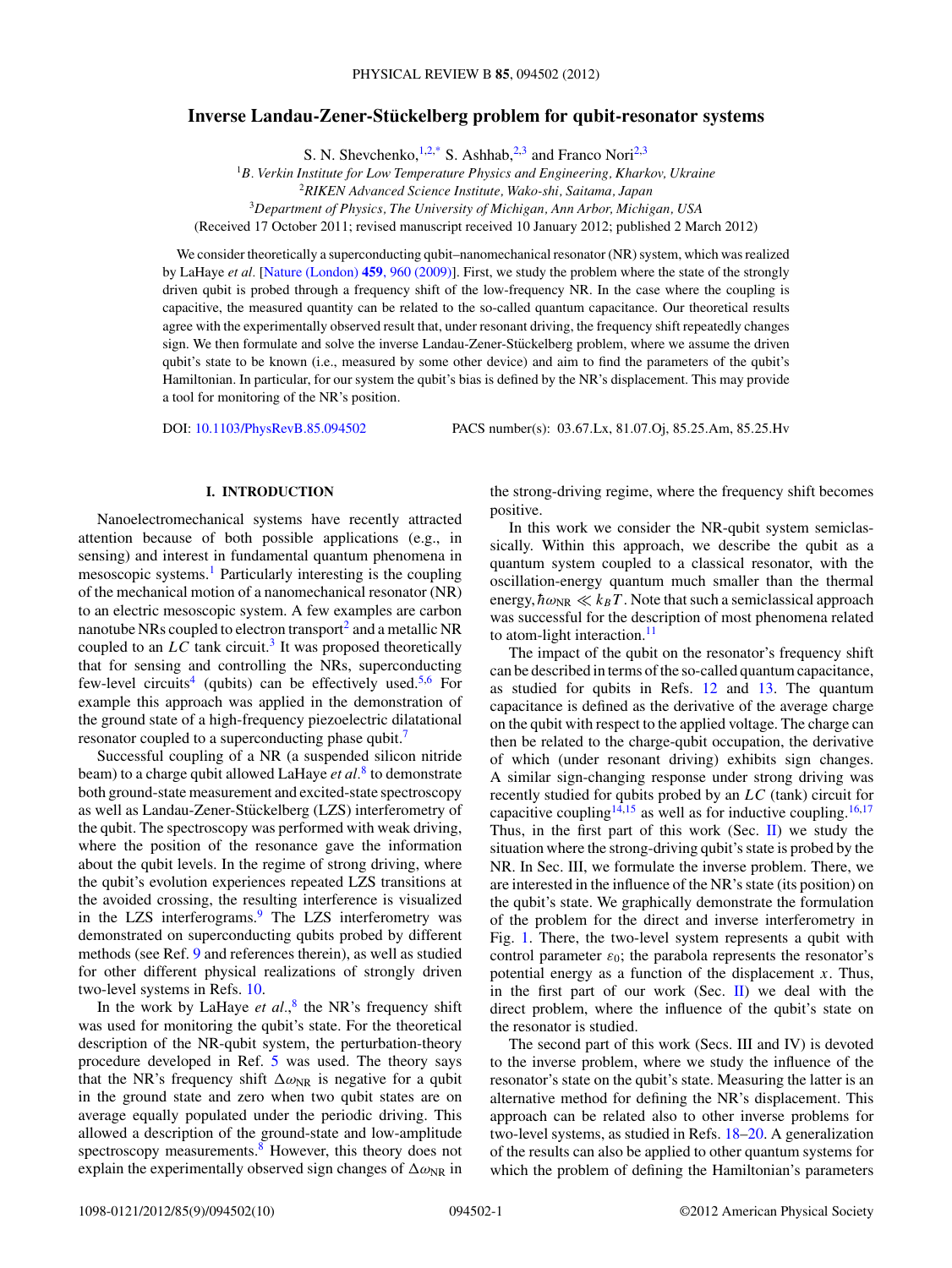<span id="page-1-0"></span>

FIG. 1. (Color online) Schematic representation of the formulated problems for direct and inverse interferometry. The red curves on the left represent the bias-dependent energy levels of the qubit, and the green parabola on the right shows the potential energy of the (classical) resonator. In the direct problem, the resonator is used to probe the state of the qubit. In the inverse problem, the response of the qubit to external driving is used to infer the state of the resonator.

with a given system's state was studied in Ref. [21.](#page-9-0) In Sec. IV we demonstrate how the inverse problem can be solved for different driving regimes in a generic two-level system, and we comment on the possibility of applying this technique for superconducting qubit-NR systems.

## **II. CHARGE QUBIT PROBED THROUGH THE QUANTUM CAPACITANCE**

The split-junction charge qubit [also called the Cooper-pair box (CPB) and shown in red on the left in Fig. 2] consists of a small island between two Josephson junctions. The state of the qubit is controlled by the magnetic flux  $\Phi$  and the gate voltage  $V_{CPB} + V_{MW}$ . Here  $V_{CPB}$  is the dc voltage used to tune the energy levels of the qubit and  $V_{MW} = V_{\mu} \sin \omega t$ is the microwave signal used to drive and manipulate the energy-level occupations. The Cooper-pair box is described in the two-level approximation by a Hamiltonian in the charge representation (see, e.g., Ref. [8](#page-8-0) and Appendix [A\)](#page-6-0):

$$
H(t) = -\frac{\Delta}{2}\sigma_x - \frac{\varepsilon_0}{2}\sigma_z - \frac{A\sin\omega t}{2}\sigma_z.
$$
 (1)

Here the tunnel splitting  $\Delta$  is equal to the Josephson energy  $E_J$ , which is controlled by the magnetic flux  $\Phi$ ,

$$
\Delta \equiv E_{\rm J} = E_{\rm J0} |\cos(\pi \Phi / \Phi_0)|. \tag{2}
$$

The charging energy and the driving amplitude are given by

$$
\varepsilon_0 = 8E_C(n_g - 1/2), \quad A = 8E_C n_\mu,\tag{3}
$$

where the Coulomb energy  $E_C = e^2/2C_{\Sigma}$  is defined by the total island capacitance  $C_{\Sigma} = 2C_{\text{J}} + C_{\text{CPB}} + C_{\text{NR}}$ , defined with the notation  $2C_J \equiv C_{J1} + C_{J2}$ ; the dimensionless driving amplitude is  $n_{\mu} = C_{\text{CPB}} V_{\mu}/2e$ ; the dimensionless polarization charge  $n_g = n_{NR} + n_{CPB}$  is the fractional part of the respective polarization charges in the plates of the two capacitors:  $n_{NR} = \{N_{NR}\}\$ and  $n_{CPB} = \{N_{CPB}\}\$ with  $N_{NR} = C_{NR}V_{NR}/2e$ and  $N_{\text{CPB}} = C_{\text{CPB}} V_{\text{CPB}} / 2e$ .

Here we consider the Cooper-pair box formed by four capacitances  $C_{J1}$ ,  $C_{J2}$ ,  $C_{CPB}$ , and  $C_{NR}$  ( $C_J \gg C_{CPB}$ ,  $C_{NR}$ ). One of the plates of the last capacitor is formed by the NR, which is characterized by the displacement at the midpoint *x*. This displacement is usually much smaller than the distance *d*



FIG. 2. (Color online) Schematic diagram of a split-junction charge qubit coupled to a nanomechanical resonator. The charge qubit is biased by the magnetic flux  $\Phi$  and the dc + microwave voltage,  $V_{\text{CPB}} + V_{\text{MW}}$ , to which it is coupled through the capacitance  $C_{\text{CPB}}$ . The qubit is coupled to the NR through the capacitance  $C_{NR}$ . The NR is biased by a large dc voltage  $V_{\text{NR}}$ ; its state is controlled and measured by applying the dc and rf voltages between the gate and the NR,  $V_{GNR}$ and  $V_{\text{RF}}$ , through the capacitance  $C_{\text{GNR}}$ . The NR's motion is described by the displacement at the midpoint *x*. The capacitances form an island (Cooper-pair box) with the total capacitance  $C_{\Sigma}$ , voltage  $V_I$ , and charge −2*en*.

between the plates, in which case the capacitance between the NR and the qubit reads $2,3,8$ 

$$
C_{\text{NR}}(x) \approx C_{\text{NR}0} + \frac{\partial C_{\text{NR}}}{\partial x} \bigg|_{0} x \equiv C_{\text{NR}0} \bigg( 1 + \frac{x}{\xi} \bigg), \qquad (4)
$$

$$
\xi^{-1} = \frac{1}{C_{\text{NR}0}} \frac{\partial C_{\text{NR}}}{\partial x} \bigg|_{0}, \quad \xi \sim d \gg x. \tag{5}
$$

(By the subscript 0 here we mean the values at  $x = 0$ ; in what follows this subscript is assumed.) The displacement of the NR influences the qubit through the changes in the polarization charge; to make this influence significant, a large dc voltage  $V_{\text{NR}}$  (of the order of volts) is applied. On the other side, the NR is biased by dc and rf voltages,  $V_{GNR}$  and  $V_{RF}$ , through the capacitance  $C_{GNR}$ , which provide its control and readout.

The influence of the qubit's dynamics on the nanomechanical resonator can be described in different ways. In Appendix [A](#page-6-0) we present a detailed derivation of the influence of the qubit's state through the voltage  $V<sub>I</sub>$  and the average polarization charge  $-2e\langle n \rangle$  of the CPB on the NR's dynamics. An alternative, and maybe physically more illustrative, approach is to describe the CPB as an effective capacitor, which is the subject of Appendix [B.](#page-7-0) Here, in the main text, we present only essential results, referring the interested reader to the Appendixes.

As a result of the interaction between the qubit and the NR, the resonance frequency of the NR is shifted (see Appendix  $\bf{A}$ ). The result can be written in the following form:

$$
\frac{\Delta\omega_{\rm NR}}{\omega_{\rm NR}} = -\beta \frac{\partial \langle n \rangle}{\partial n_{\rm g}} = -\frac{\beta}{2} \frac{\partial \langle \sigma_z \rangle}{\partial n_{\rm g}},\tag{6}
$$

$$
\beta = \frac{1}{m\omega_{\rm NR}^2 C_{\Sigma}} \bigg(\frac{C_{\rm NR} V_{\rm NR}}{\xi}\bigg)^2.
$$
 (7)

The frequency shift  $\Delta \omega_{\text{NR}}$  is defined by the *derivative* of the average extra Cooper-pair number on the island,  $\langle n \rangle = 0 \times$  $P_0 + 1 \times P_1 = P_1$ . Here  $P_0$  ( $P_1$ ) stands for the probability of having 0 (1) extra Cooper pair.

Alternatively to the approach above, the effect of the qubit on the NR can be described in terms of the effective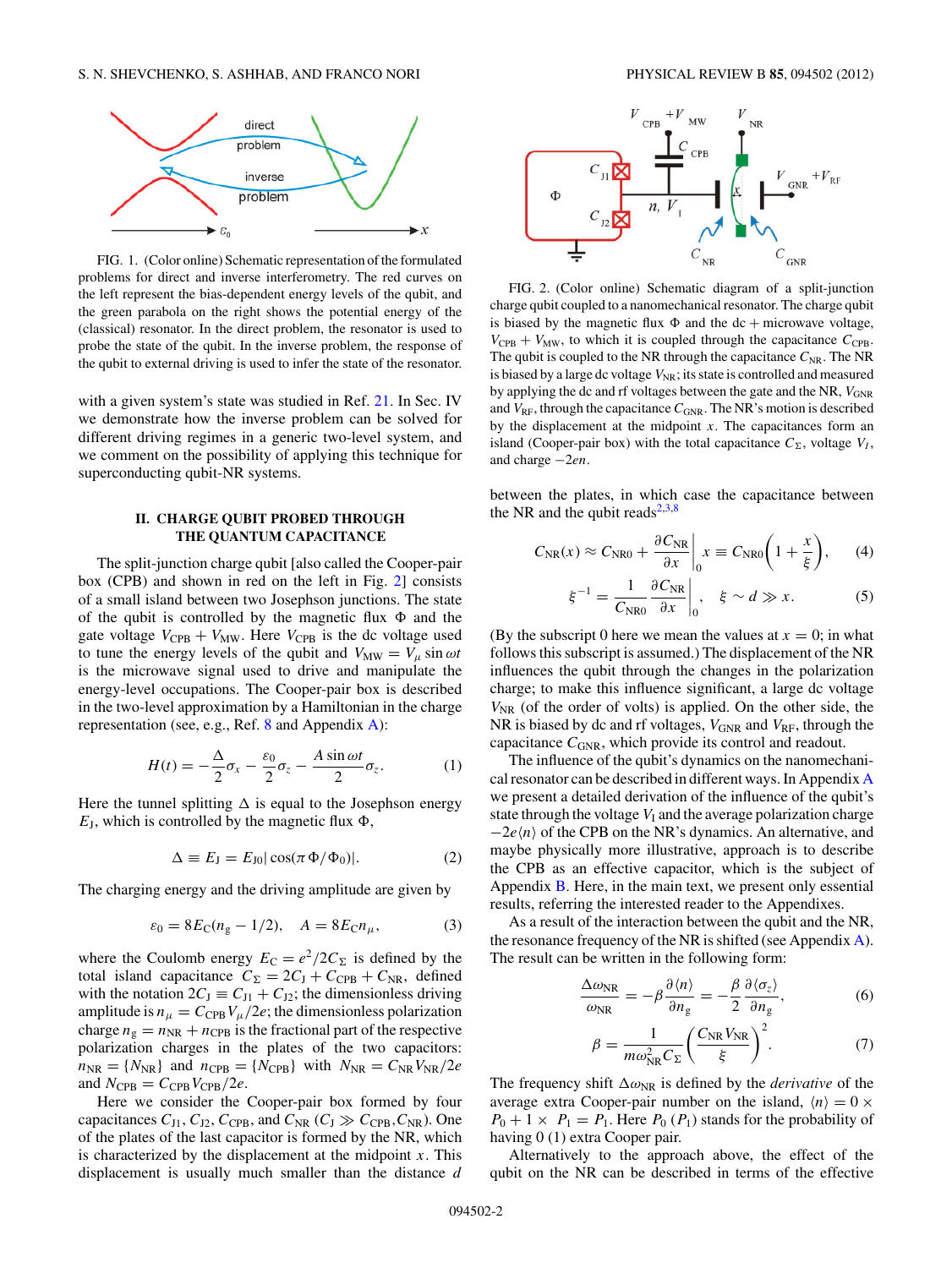<span id="page-2-0"></span>(differential) capacitance, as described in Appendix [B,](#page-7-0)  $C_{\text{eff}} = \partial Q_{\text{NR}} / \partial V_{\text{NR}} = C_{\text{geom}} + C_{\text{O}}$ , where the relevant *quantum* capacitance is given by

$$
C_{\rm Q} = \frac{C_{\rm NR}^2}{C_{\Sigma}} \frac{\partial \langle n \rangle}{\partial n_{\rm g}}.
$$
 (8)

The term "quantum" capacitance is used here to denote the (small) qubit-state-dependent addition to the classical (geometric) capacitance. Obviously, Eq. [\(6\)](#page-1-0) can be rewritten in terms of the quantum capacitance (cf. the discussion in Appendix [C](#page-7-0) for the qubit-*LCR* circuit system)

$$
\frac{\Delta \omega_{\rm NR}}{\omega_{\rm NR}} = -\tilde{\beta} \frac{C_{\rm Q}}{C_{\rm NR}},\tag{9}
$$

where  $\beta = (C_{\Sigma}/C_{\text{NR}})\beta$ .

The qubit's density matrix in the energy representation (in the eigenbasis of the time-independent Hamiltonian) can be parametrized in terms of the respective Pauli matrices  $\tau_i$ ,  $\rho$  =  $\frac{1}{2}(X\tau_x + Y\tau_y + Z\tau_z)$ , as, e.g., in Ref. [17.](#page-8-0) Here  $Z = \langle \tau_z \rangle$  is the difference between the occupation probabilities of the excited and ground states. Now we express the probability of having one excess Cooper pair,  $P_1$ , by changing from the energy basis to the charge basis, and obtain

$$
P_1 = \frac{1}{2} \left( 1 - \frac{\Delta}{\Delta E} X + \frac{\varepsilon_0}{\Delta E} Z \right), \quad \Delta E = \sqrt{\Delta^2 + \varepsilon_0^2}.
$$
 (10)

And this gives (after time-averaging over the driving period  $2\pi/\omega$ ) for the quantum capacitance the following:

$$
C_{\rm Q} \approx \frac{C_{\rm NR}^2}{C_{\Sigma}} \bigg( \frac{4E_{\rm C}\Delta^2}{\Delta E^3} Z + \frac{\varepsilon_0}{2\Delta E} \frac{\partial Z}{\partial n_{\rm g}} \bigg),\tag{11}
$$

where we have taken into account that in the stationary state *X* averages to 0.[9](#page-8-0)

As we can see from Eq.  $(11)$ , the quantum capacitance is defined by the value  $Z = \langle \tau_z \rangle$ . In particular, we obtain the quantum capacitance and the respective frequency shift in the ground (excited) [g (e)] state with  $Z = \pm 1$ 

$$
\frac{\Delta \omega_{\rm NR}^{\rm g\,(e)}}{\omega_{\rm NR}} = \mp \beta \frac{4E_{\rm C} \Delta^2}{\Delta E^3}.
$$
\n(12)

This result, obtained in the semiclassical approach, is in agreement with the one obtained in Ref. [5](#page-8-0) and used in Ref. [8.](#page-8-0) Equation  $(11)$  is a more general result, where the second term describes the sign-changing behavior near resonance. Namely, when sweeping the gate voltage  $n_g$ , the quantity  $Z$ changes from −1, far from resonance (in the ground state), to 0 in resonance (when the levels are equally populated). This describes the maximum of *Z* in resonance and the change of its derivative *∂Z/∂n*<sup>g</sup> from positive, in the left vicinity of the resonance, to negative, to the right of the resonance point. Thus, the resulting behavior of the observable (either  $\Delta\omega_{\rm NR}$  or  $C<sub>O</sub>$ ) is defined by the competition of the two terms in Eq. (11). In what follows we will use Eq.  $(11)$  for the superposition states (which appear under driving).<sup>14</sup> Note that a similar approach for calculating the effective (quantum) inductance was used in Refs. [16](#page-8-0) and [17.](#page-8-0)

The dissipative dynamics can be described with the Bloch equations written in the energy representation (where relaxation appears naturally). To characterize dissipation we use a result of the spin-boson model with the spectral density defined with the dimensionless parameter  $\alpha$ ,  $J(\omega) = \alpha \hbar \omega$ ; see, e.g., Ref. [22](#page-9-0) and references therein, while the low-frequency 1*/f* noise is described by the peak of  $J(\omega)$  at  $\omega \approx 0$ . Then the relaxation and dephasing times are defined by the spectral density at  $\omega \approx \Delta E$  and  $\omega \approx 0$ , respectively, as follows:

$$
T_1^{-1} = \alpha \frac{\Delta^2}{2\hbar \Delta E} \coth \frac{\Delta E}{2k_B T},
$$
(13)  

$$
T_2^{-1} = \frac{1}{2} T_1^{-1} + \frac{k_B T}{\hbar} \frac{\varepsilon_0^2}{\Delta E^2} \left( \alpha + \frac{B}{2\pi} \right) \approx B \frac{k_B T}{h} \frac{\varepsilon_0^2}{\Delta E^2}.
$$
(14)

Here the (relatively large) phenomenological parameter *B* was introduced to describe the low-frequency 1*/f* noise. We note that alternatively the low-frequency noise could be taken into account as the averaging of the final solution resulting in some blurring of the resonances, as, e.g., in Ref. [14.](#page-8-0) The values for the relaxation and dephasing times define the shape of the resonances [as for example it is later described by Eqs. [\(28\)](#page-5-0) and  $(31)$ ]. In this way, the width of the resonances can be used for the estimation of the dephasing rate. In our case, we have taken  $\alpha$  and  $\beta$  as the fitting parameters, to obtain better resemblance with the experimental results.

We display the direct LZS interferometry in Fig. [3,](#page-3-0) where the resonator's frequency shift  $\Delta \omega_{\text{NR}}$  was calculated with Eqs.  $(9)$  and  $(11)$ . Figure [3](#page-3-0) demonstrates that our formalism is valid for a description of the experimentally measurable quantities: the quantum capacitance or the resonant frequency shift<sup>[8](#page-8-0), [14](#page-8-0)</sup> (see also Appendix [C\)](#page-7-0). Such a description allows one to correctly find the position of the resonance peaks in the interferogram and to demonstrate the sign-changing behavior of the quantum capacitance, which relates to the measurable quantities. The appearance of the interferogram depends on several factors: the values of the qubit parameters, the model for the dissipative environment [such as Eqs.  $(13)$  and  $(14)$  and the parameters  $\alpha$  and  $B$ ], the value of the bias current (which distorts the shape of the resonances, as demonstrated in Ref. [17\)](#page-8-0). Moreover, the formalism presented above is valid for the case where the qubit's dynamics is much faster than the NR's dynamics; otherwise one should study the cooperative dynamics of the composite system; see, e.g., the discussions in Refs. [14](#page-8-0) and [17.](#page-8-0) However, we will not go here into more detailed calculations, since our aim was to demonstrate the simplest approach for the description of the experiment in Ref. [8.](#page-8-0)

## **III. THE BIAS INFLUENCED BY THE RESONATOR: PROBLEM FOR THE INVERSE INTERFEROMETRY**

Let us now consider the qubit's bias  $\varepsilon_0$ , Eq. [\(3\)](#page-1-0), as a function of the NR's displacement *x*. For small  $x \ll \xi$ , we have the expansion [\(4\)](#page-1-0), which results in the decomposition of the bias

$$
\varepsilon_0(x) \approx \varepsilon_0^*(n_g) + \delta \varepsilon_0(x),\tag{15}
$$

where

$$
\varepsilon_0^*(n_g) = 8E_{\rm C}(n_g - 1/2),\tag{16}
$$

$$
\delta \varepsilon_0(x) = 8E_{\rm C} n_{\rm NR} \frac{x}{\xi}.
$$
 (17)

Here we have used the fact that  $x \ll \xi$  and  $C_{NR} \ll C_{\Sigma}$ .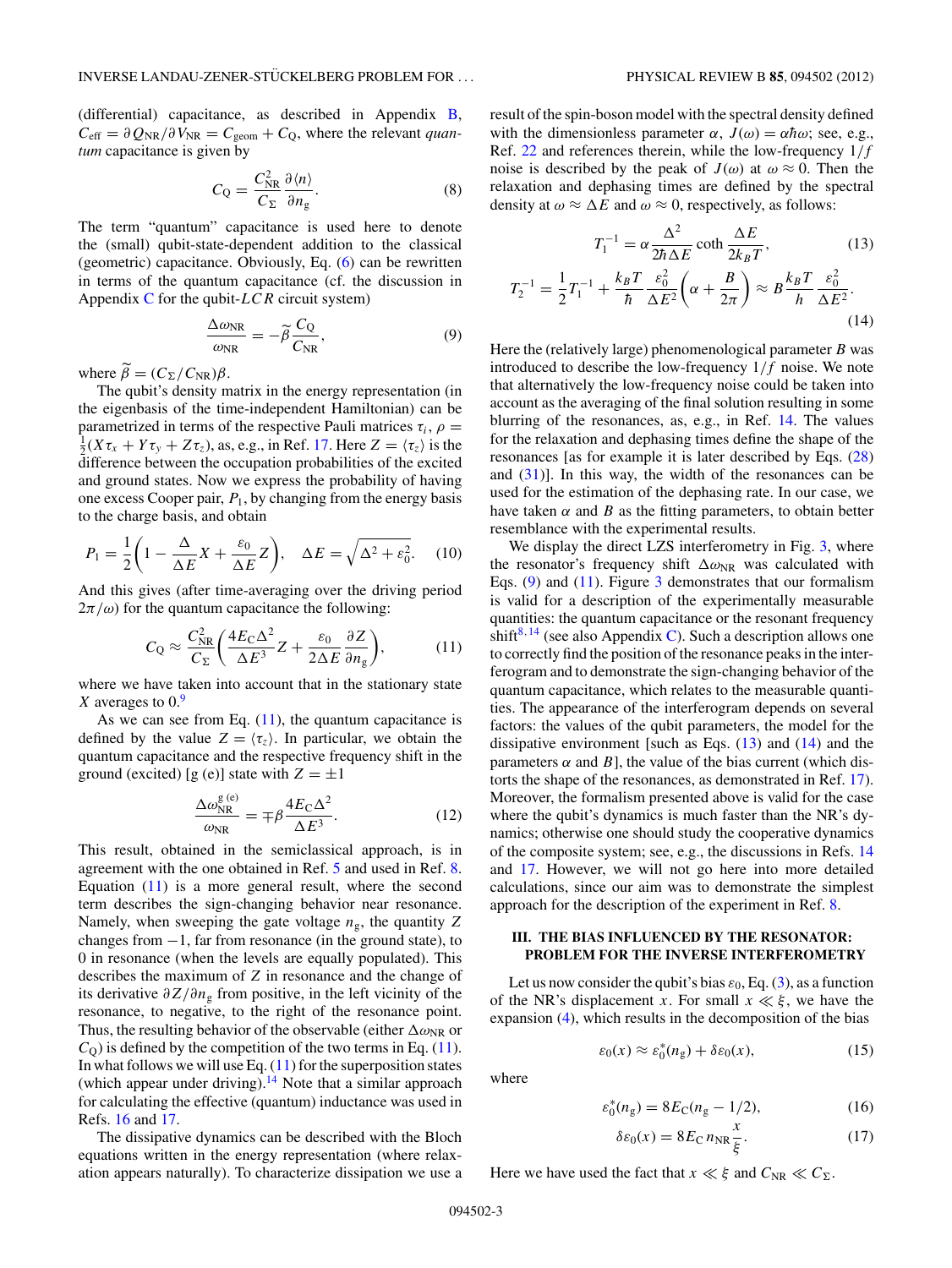<span id="page-3-0"></span>

FIG. 3. (Color online) LZS interferometry probed via the resonator's frequency shift  $\Delta \omega_{NR}$ . (a) The frequency shift versus the energy bias  $(n_g)$  and the driving amplitude  $(n_\mu)$ . Arrows show the values of  $n_{\mu}$  and  $n_{\rm g}$  at which the graphs (b) and (c) are plotted as functions of  $n_g$  and  $n_\mu$ , respectively. The upper curves were shifted for clarity. The parameters for calculations were taken close to the ones of Ref. [8:](#page-8-0)  $\omega_{NR}/2\pi = 58$  MHz,  $E_{J0}/h = 13$  GHz,  $E_C/h = 14$  GHz, *ω*/2*π* = 4 GHz,  $k_B T/h = 2$  GHz,  $α = 0.005$ ,  $B = 0.2$ , and the proportionality coefficient  $\beta$  defined by the qubit-NR coupling constant  $\lambda$  from Ref. [8:](#page-8-0)  $\hbar \lambda^2 / \pi E_{J0} = \beta E_C \omega_{NR} / \pi E_{J0} = 1.6$  kHz.

The Hamiltonian of the qubit [\(1\)](#page-1-0) with the parameterdependent bias  $\varepsilon_0(x)$  brings us to the following problem. Let us assume that the qubit's state is known (i.e., this is measured by a device whose details we do not consider here for simplicity; see Refs. [12,](#page-8-0) [13,](#page-8-0) [16,](#page-8-0) and [23](#page-9-0) for different realizations of the ways to probe the qubit's state). Given the known qubit state, we aim to find the Hamiltonian's parameters. We are particularly interested in the parameter-dependent bias  $\varepsilon_0(x)$ .

On one hand, we can study here the general ("reverse engineering") problem in the spirit of Refs. [18](#page-8-0) and [19.](#page-8-0) On the other hand, we aim to provide the basis for measuring the NR's position *x* by means of probing the qubit's state, while  $x = x(t)$  is considered a slow time-dependent function.

In what follows we will consider the driven qubit's state with emphasis on finding optimal driving and controlled offset parameters  $(A, \omega, \text{ and } \varepsilon_0^*)$  for the resolution of the small bias component  $\delta \varepsilon_0$ . We will assume that the dynamics of the parameter  $x$  is slow enough not to be considered during the measurement process. Depending on this slowness, the measurement might have to involve only one passage of the avoided crossing, or it can involve long-time driving and stationary-state equilibrium of the qubit. Our aim is to find a sensitive probe for small  $\delta \varepsilon_0$ . For high sensitivity we require substantial changes in the qubit's state for small changes of  $\varepsilon_0$  given by  $\delta \varepsilon_0$ . For a quantitative definition of the sensitivity one can consider the derivative of the probability with respect to the bias  $\varepsilon_0$ .

## **IV. RESULTS FOR THE INVERSE LZS INTERFEROMETRY**

In this section we consider the inverse problem for the qubit's dynamics, in particular how to infer the qubit's bias  $\varepsilon_0$ from the measured qubit state. For concreteness, we consider the qubit driven by the bias  $\varepsilon(t) = \varepsilon_0 + A \sin \omega t$ . For purposes of analyzing the short-time dynamics, one would consider a single passage or a sequence of a small number of passages through the avoided level crossing. If the time dependence of the bias  $\varepsilon_0(x)$  is so slow that the multiple-passage dynamics is relevant, then the stationary qubit state can be considered.

### **A. Single passage: Nonlinearity in the Landau-Zener problem**

The linearization of the bias in the vicinity of the avoided crossing [where  $\varepsilon(t) = 0$ ] results in the approximation that this region is swept at the  $\varepsilon_0$ -dependent rate  $A\omega\sqrt{1-(\varepsilon_0/A)^2}$ (for details see Ref. [9\)](#page-8-0). The corresponding probability of the nonadiabatic transition to the upper adiabatic level is given by the Landau-Zener formula

$$
P_{+}^{(I)} = P_{\text{LZ}} = \exp\left(-\frac{\gamma}{\sqrt{1 - (\varepsilon_0/A)^2}}\right), \quad \gamma = \frac{\pi}{2} \frac{\Delta^2}{A\hbar\omega}.
$$
\n(18)

In other words, the nonlinear dependence of the bias on time has the effect that the Landau-Zener probability depends on  $\varepsilon_0$  (see also Ref. [24\)](#page-9-0), which is demonstrated in Fig. [4\(a\).](#page-4-0) We note that here  $|\varepsilon_0| < A$  and the formula (18) gives numerically incorrect results when  $\varepsilon_0$  tends to A.

To quantify the sensitivity of the transition probability to small changes in the bias, in Fig.  $4(c)$  we plot the derivative of the excitation probability  $P_+^{(I)}$  with respect to  $\varepsilon_0$ . We can see that the nonlinearity of the bias results in an increase of the sensitivity.

For the single-passage case it is straightforward, from Eq. (18), to find the solution for the inverse problem  $\varepsilon_0 =$  $\varepsilon_0(P_+^{(I)})$ . In particular, in the case  $\varepsilon_0^* = 0$  and  $\delta \varepsilon_0 \ll A$  we have

$$
P_{\text{LZ}} \approx P_{\text{LZ},0} \left[ 1 - \frac{\gamma}{2} \left( \frac{\delta \varepsilon_0}{A} \right)^2 \right], \quad P_{\text{LZ},0} = e^{-\gamma}, \quad (19)
$$

and the solution for the inverse problem becomes

$$
\frac{\delta \varepsilon_0}{A} = \sqrt{\frac{2}{\gamma} \left( 1 - \frac{P_{\rm LZ}}{P_{\rm LZ, 0}} \right)}.
$$
\n(20)

#### **B. Double passage: Stuckelberg oscillations ¨**

Next, consider the situation where the avoided crossing region is passed twice. For example, the qubit can be driven by a sinusoidal pulse of length 2*π/ω*. Alternatively,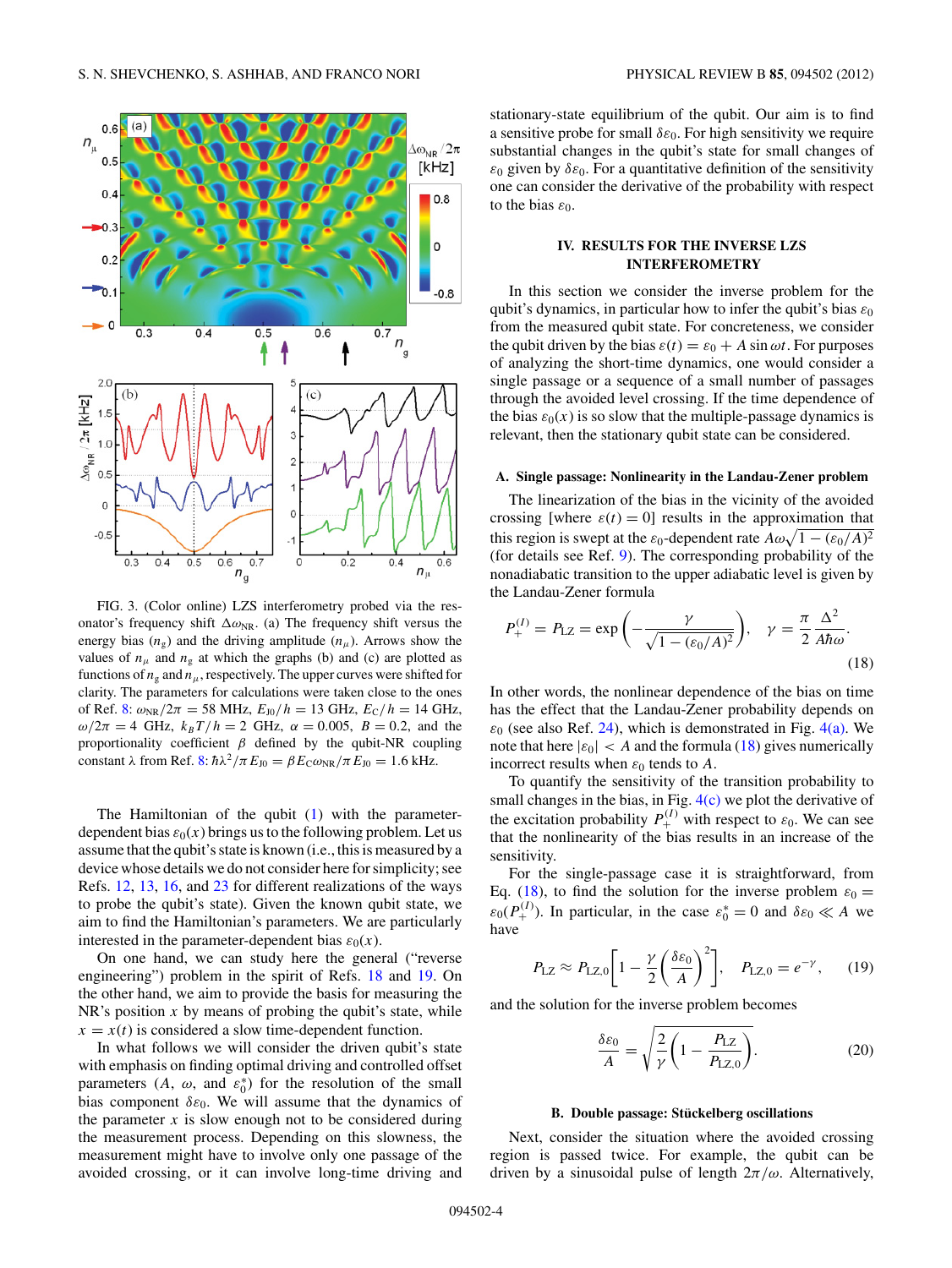<span id="page-4-0"></span>

FIG. 4. (Color online) Upper-level excitation probability  $P_+$  after (a) single passage and (b) double passage, plotted for  $A/\Delta = 5$  and  $\hbar \omega/\Delta = 0.2$ , versus the bias  $\varepsilon_0$ . The sensitivity to the changes of the bias  $\varepsilon_0$ , defined as the derivative  $\chi = |dP_+/d(\varepsilon_0/A)|$  is plotted in (c) and (d), respectively. Solid lines were plotted with Eqs. [\(18\)](#page-3-0) and (21), while dashed lines were calculated numerically.

triangular pulses can be used to drive the qubit twice through the avoided-level crossing, as in Refs. [25](#page-9-0) and [26.](#page-9-0) In both cases, the double-passage process can make use of quantum interference to increase the sensitivity of our problem through the accumulation of the Stückelberg phase.<sup>[27](#page-9-0)</sup>

The upper-level excitation probability after the double passage is<sup>[9](#page-8-0)</sup>

$$
P_{+}^{(II)} = 4P_{LZ}(1 - P_{LZ})\sin^{2}(\zeta_{2} + \varphi_{S}),
$$
 (21)

where  $\zeta_2$  is the phase acquired during the evolution between anticrossings at *t*<sub>2</sub> and *t*<sub>1</sub> +  $2\pi/\omega$ :

$$
\zeta_2 = \frac{1}{2\hbar} \int_{t_2}^{t_1 + 2\pi/\omega} \sqrt{\Delta^2 + \varepsilon(t)^2} dt, \tag{22}
$$

and  $\varphi$ <sub>S</sub> is the Stokes phase.

Stückelberg oscillations, described by Eq.  $(21)$ , are demonstrated in Fig.  $4(b)$  for  $0 < \varepsilon_0/A < 1$ . The corresponding sensitivity is shown in Fig.  $4(d)$ . The agreement of the analytical formulas and numerical calculations is remarkable (as demonstrated in Fig. 4). One can see that the sharper the Stückelberg oscillations, the higher the sensitivity. This is related to the period of the Stückelberg oscillations, which decreases with increasing  $A/\omega$ . Here we also note that  $P_+^{(\text{II})}(\varepsilon_0)$ is not a symmetric function, and the period of the Stückelberg oscillations is smaller for  $\varepsilon_0 < 0$  than for  $\varepsilon_0 > 0$ . Therefore, using negative values of  $\varepsilon_0$  results in slightly higher sensitivity than that shown in Fig.  $4(d)$ .

The factor  $P_{LZ}(1 - P_{LZ})$  in Eq. (21) is described by the one-passage problem above. Consider the term  $\cos^2 \zeta_2$ . For  $\varepsilon_0^* = 0$  and  $\delta \varepsilon_0 \ll A$  we have<sup>9</sup>  $\zeta_2 \approx \frac{A}{\hbar \omega} - \frac{\pi}{2} \frac{\delta \varepsilon_0}{\hbar \omega}$ . For example, for  $\frac{A}{\hbar \omega} = 2k\pi + \frac{\pi}{4}$  we obtain

$$
P_{+}^{(\text{II})} \approx 2P_{\text{LZ}}(1 - P_{\text{LZ}})\bigg(1 + \pi \frac{\delta \varepsilon_0}{\hbar \omega}\bigg). \tag{23}
$$

This describes a linear dependence on the small bias  $\delta \varepsilon_0$ , which is a significant increase in sensitivity as compared to the quadratic dependence on *δε*<sup>0</sup> in the single-passage case above, Eq. [\(19\)](#page-3-0). If the decoherence is negligibly small, one can further increase the sensitivity of the excitation probability to small changes in the bias due to interference by considering the multiple-passage case.

The formula  $(23)$  can be conveniently used to make quantitative estimates. Consider this for the example of the qubit-nanomechanical resonator system as in Ref. [8.](#page-8-0) First, to increase the sensitivity of the changes of  $P_+^{(II)}$  with respect to  $\delta \varepsilon_0$ , we choose the smallest possible frequency  $\omega$ . In our case the driving period should exceed the decoherence time *T*<sup>2</sup> and the NR oscillation period  $2\pi/\omega_{\text{NR}}$ . For superconducting qubits  $T_2$  is typically higher than 1  $\mu$ s. Then, we are limited by the relation  $\omega > \omega_{NR}$ , and we take  $\omega/2\pi \sim 0.1$  GHz. We choose the parameters  $A(n_\mu)$  and  $\Delta(\Phi)$  such that  $P_{\text{LZ}} \sim$ 1/2. Assuming  $n_{NR} = 1$  and  $8E_C/h = 100$  GHz, we obtain the change of the probability with changes in the NR's displacement  $\Delta P_+^{(II)} = 10^3 x/\xi$ . This means that for probing a displacement of  $x \sim 10^{-5} \xi$ , one has to be able to measure population changes  $P_+^{(II)} \sim 0.01$ . This level of accuracy is achievable with superconducting qubits[.28](#page-9-0)

#### **C. Multiple passage: Stationary solution**

Now we assume that what is relevant for our inverse problem is the stationary state of the driven qubit. To analyze the analytical expressions, we consider two limiting cases.

#### *1. Slow-passage limit*

For the analytical description of the upper-level occupation probability in the adiabatic limit, when  $\gamma > 1$ , we use the following formula from Ref. [9:](#page-8-0)

$$
\overline{P_+} = \frac{P_{\rm LZ}(1 - \cos \zeta_+' \cos \zeta_-)}{\sin^2 \zeta_+' + 2P_{\rm LZ}(1 - \cos \zeta_+' \cos \zeta_-)},\tag{24}
$$

where

$$
\zeta'_{+} = \zeta_{1} + \zeta_{2}, \quad \zeta_{-} = \zeta_{1} - \zeta_{2}, \n\zeta_{1} = \frac{1}{2\hbar} \int_{t_{1}}^{t_{2}} \sqrt{\Delta^{2} + \varepsilon(t)^{2}} dt,
$$
\n(25)

and  $\zeta_2$  is given by Eq. (22). Formula (24) is illustrated in Fig.  $\overline{5(a)}$ . Consider  $\varepsilon_0^* = 0$ ; then for strong driving,  $A \gg \Delta$ , we have

$$
\zeta_{-} \approx \frac{\pi \delta \varepsilon_{0}}{\hbar \omega}, \quad \zeta_{+}' \approx \frac{2A}{\hbar \omega} - \frac{\delta \varepsilon_{0}^{2}}{A\hbar \omega}.
$$
 (26)

Analyzing the interferogram in Fig.  $5(a)$ , we find the possibility of obtaining a sensitive working point with a driving amplitude a little bit lower than the one where the width of the resonance line tends to zero, that is,  $2A/\hbar\omega = 2\pi n - a$ ,  $a \ll 1$  [see the small horizontal red and green dashes around  $\epsilon_0 = 0$  in Fig.  $5(a)$ ]. It follows that

$$
\overline{P_+} \approx \frac{1}{2} \frac{P_{\rm LZ}(\pi \delta \varepsilon_0 / \hbar \omega)^2}{a^2 + P_{\rm LZ}(\pi \delta \varepsilon_0 / \hbar \omega)^2},\tag{27}
$$

which is equal to zero at  $\delta \varepsilon_0 = 0$  and quickly tends to  $1/2$  with increasing  $\delta \varepsilon_0$ . This is demonstrated in Fig. [5\(b\).](#page-5-0)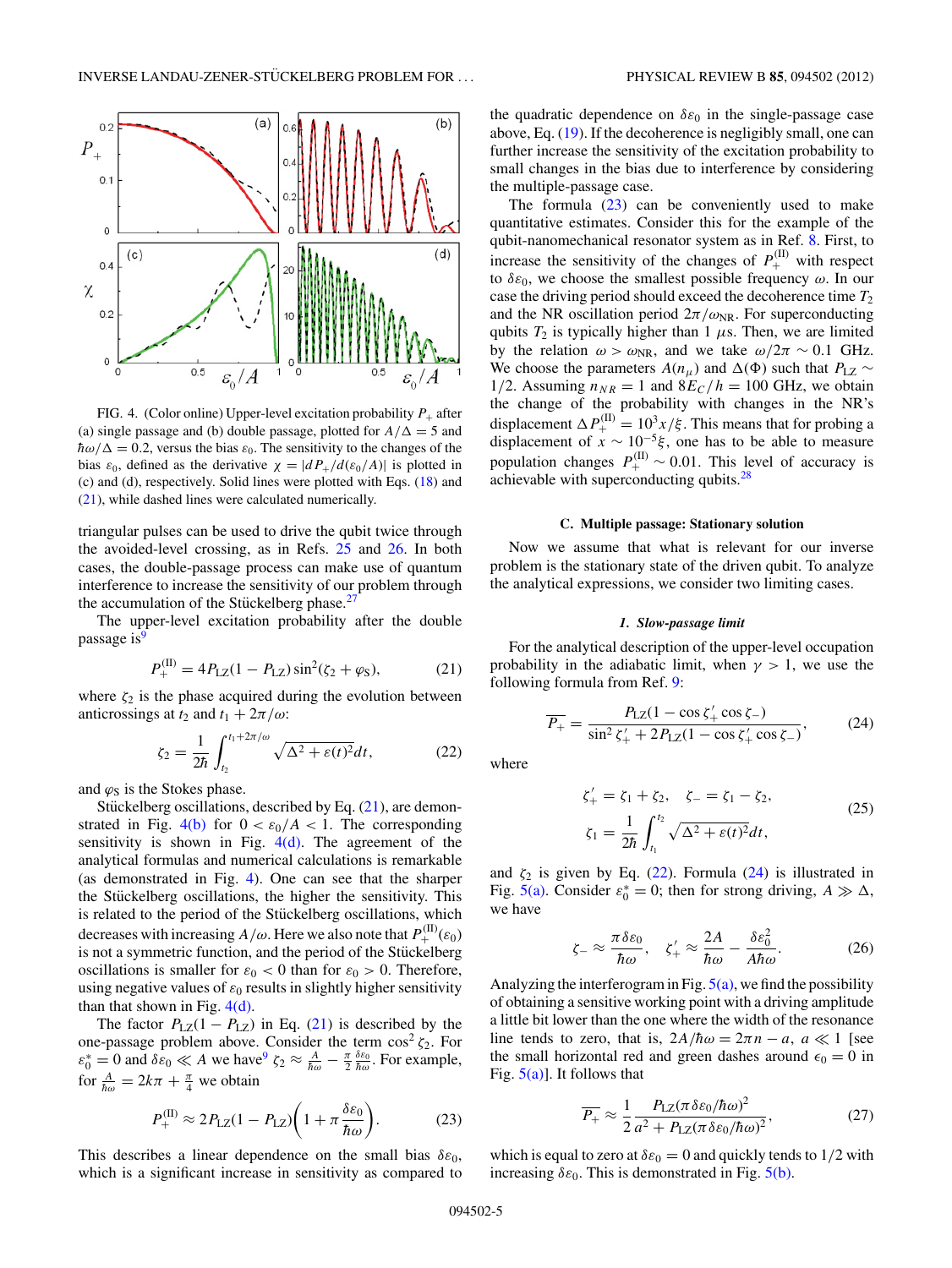<span id="page-5-0"></span>

FIG. 5. (Color online) Slow-passage and fast-passage LZS interferometry of a qubit. (a),(d) The time-averaged upper-level occupation probabilities, defined in the adiabatic  $(\overline{P_+})$  and diabatic  $(\overline{P}_{up})$  bases, as functions of the bias  $\varepsilon_0$  and driving amplitude *A*. The parameters are the same as for Fig. [3](#page-3-0) except for the frequency: (a)  $\omega/2\pi = 6.5$  GHz  $< \Delta/h$  and (d)  $\omega/2\pi = 20$  GHz  $> \Delta/h$ . (b),(e) Cross sections for the corresponding dependencies of the upper-level occupation probabilities as functions of the bias along the horizontal dashes shown in red and green in (a) and (d). (c),(f) Inverse graphs, which show the dependence of the bias on the upper-level occupation probabilities (assuming that  $\varepsilon_0$  lies on the right-hand side of the resonance peak).

### *2. Fast-passage limit*

In the fast-passage and strong-driving regime (where  $\gamma \ll$ 1), the rotating-wave approximation gives for the upper-level occupation probability $^{23,29}$ 

$$
\overline{P}_{\text{up}} = \frac{1}{2} \sum_{k} \frac{\Delta_k^2}{\frac{\hbar^2}{T_1 T_2} + \frac{T_2}{T_1} (\varepsilon_0 - k \hbar \omega)^2 + \Delta_k^2},\tag{28}
$$

$$
\Delta_k = \Delta J_k (A/\hbar \omega), \tag{29}
$$

where  $J_k$  is the Bessel function. Formula  $(28)$  is demonstrated in Fig.  $5(d)$ . If the relaxation is not taken into account, then in the vicinity of the *k*<sup>th</sup> resonance (where  $\varepsilon_0^* = k\hbar\omega$ ) we obtain the Lorentzian dependence on the small bias shift *δε*0:

$$
\overline{P}_{\text{up}} = \frac{1}{2} \frac{\Delta_k^2}{\delta \varepsilon_0^2 + \Delta_k^2}.
$$
 (30)

This describes the resonance peak  $\overline{P}_{up} = 1/2$  at  $\delta \varepsilon_0 = 0$ , which is demonstrated graphically in Fig.  $5(e)$ . Its width is defined by  $\Delta_k$  and is minimized for values of  $A/h\omega$  in the vicinity of the zeros of the Bessel function. With relaxation taken into account, the sensitivity is defined by the half-width of the resonances, given by

$$
\Delta \varepsilon_0^{(k)} = \frac{\sqrt{T_1 T_2 \Delta_k^2 + \hbar^2}}{T_2}.
$$
\n(31)

This means that to increase the sensitivity, which is related to the sharpness of the resonances, one has to decrease the decoherence rate.

Here we note that it was assumed that the measurement time is much smaller than the resonator's period,  $T_{\text{meas}} \ll 2\pi/\omega_{\text{NR}}$ . On the other hand, to reach a stationary state, the measurement time should be larger than the relaxation time,  $T_{1,2} < T_{\text{meas}}$ . This means that the results presented in this section are relevant for qubits with short relaxation times and for resonators with small frequencies. Alternatively, one should solve the problem which explicitly takes into account  $x = x(t)$ .

Formula (31) allows us to make estimates, as we did at the end of the previous section. For  $A/\hbar\omega$  equal to one of the Bessel-function zeros and for  $T_2 = 4$  ns  $\ll 2\pi/\omega_{\rm NR}$ , we obtain that the probability  $\overline{P}_{up}$  changes by about 1/4 when the bias changes by  $\Delta \varepsilon_0 / h \sim 0.25$  GHz. On the other hand, we have seen that  $\delta \varepsilon_0 / h \sim 100(x/\xi)$  GHz. This means that in order to observe changes *x* ∼ 10<sup>−</sup>5*ξ* , one has to distinguish changes in  $\overline{P}_{\text{up}} \sim 10^{-3}$ , which is also possible, in principle.<sup>28</sup>

## **D. Inverse interferometry: Qubit probes resonator**

The idea of the measurement procedure, presented in Fig. 5, could be as follows. Driving the qubit in a wide range of parameters is done first to plot the interferogram as in Fig.  $5(a)$ and/or 5(d). Then a region of high sensitivity, where small changes in the qubit bias result in large changes in the final state, is chosen. Examples of such high-sensitivity regions are shown in Fig.  $5(b)$  and/or  $5(e)$ .

From Fig. 5 we can see that both the slow-passage limit, demonstrated in Figs.  $5(a)$ – $5(c)$ , and the fast-passage limit [Figs.  $5(d)$ – $5(f)$ ] can be used for the solution of the inverse problem. The choice of the optimal working point and its vicinity will depend on the specific parameters of the problem. For illustration, in Figs.  $5(a)$  and  $5(d)$  we marked by red and green small dashes two possibilities of having the dip in Fig.  $5(b)$  or the peak in Fig.  $5(e)$  be narrow (red curves) or relatively wide (green curves).

In principle, a low-amplitude slice near the bottom of Fig.  $5(d)$  can be used to obtain a sharp resonance peak, as in Fig.  $5(e)$ . However, based on the results of Refs. [9](#page-8-0) and [30,](#page-9-0) it seems that the width of the resonances might be increased more for low-amplitude driving due to the influence of the noise and decoherence. From the experimental point of view the best strategy is probably to obtain a wide-range interferogram and then choose a narrow resonance.

One can now bias the qubit at a high-sensitivity point, apply a "measurement pulse" to the qubit, measure its state at the end of the pulse, and extract the resonator's position *x* from the measured qubit's state; see Figs.  $5(c)$  and  $5(f)$ , where  $\varepsilon_0$ (which parametrically depends on *x*) is plotted as a function of the qubit's occupation probability.

It should be noted here that the measurement pulse, which is essentially a driving signal applied to the qubit, can take a short duration at the beginning of the measurement process. Afterward the final state of the qubit is read out in the absence of any driving fields. As a result, issues that affect the qubit only on relatively large time scales, e.g., dephasing and the slow measurement of the qubit's state, do not affect the qubit's ability to accurately measure the instantaneous position of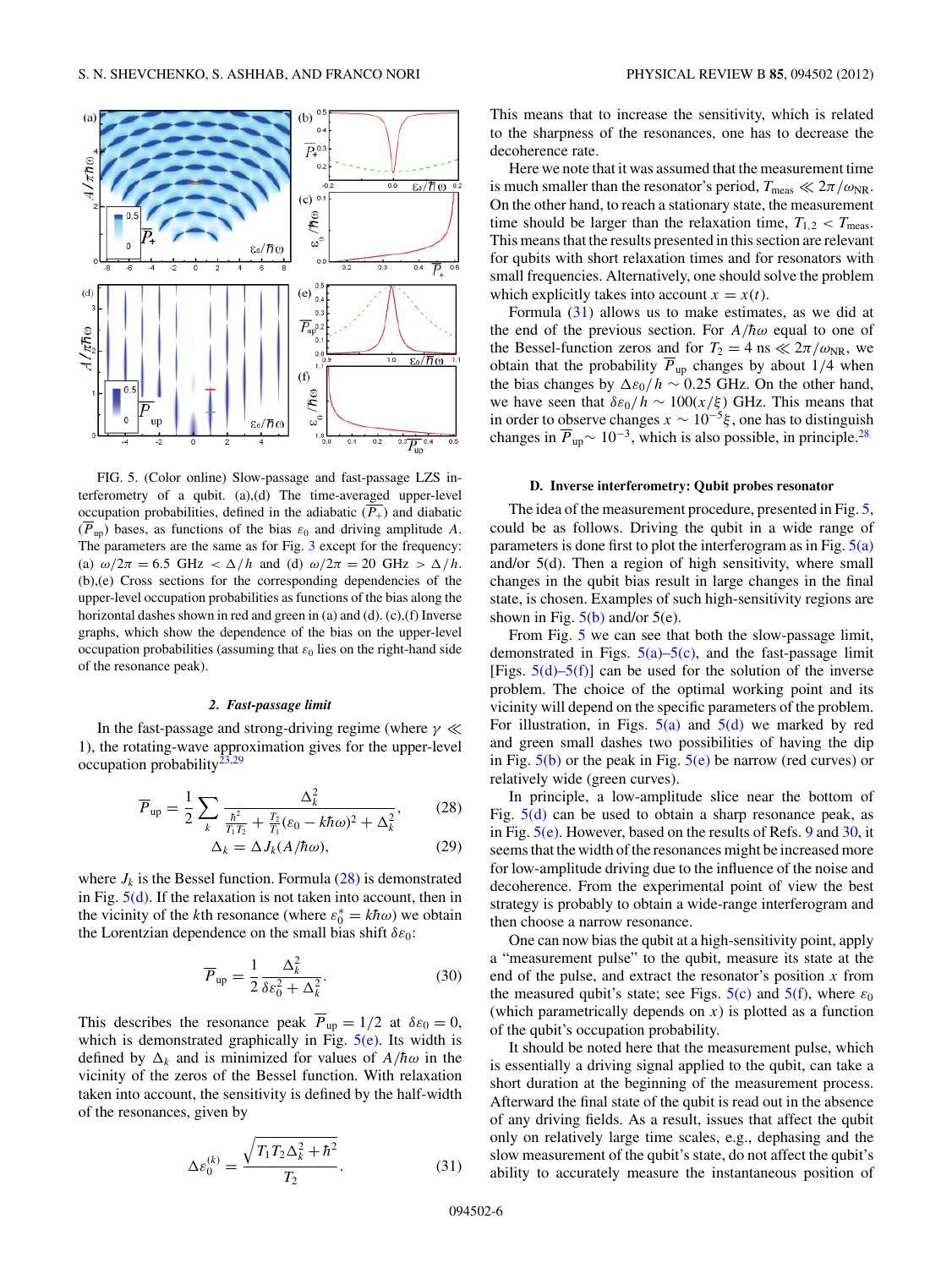<span id="page-6-0"></span>the resonator. It should also be noted that this measurement procedure is a single-shot type of measurement and not a continuous measurement. One could in principle use several qubits in order to perform multiple measurements on the state of the resonator.

## **V. CONCLUSIONS**

We have analyzed a measurement scheme where a qubit is probed via a quantum capacitance. We demonstrated the sign-changing behavior of the quantum capacitance where the strongly-driven qubit exhibits a LZS interferogram. Our semiclassical calculations were used to describe recent experi-mental results<sup>[8](#page-8-0)</sup> for the LZS interferometry of the qubit probed by a NR.

Then, motivated by the experimental work of LaHaye *et al.*, [8](#page-8-0) we formulated the inverse problem. The inverse LZS problem was formulated and solved for a generic two-level system in several driving regimes. More specifically, we have split the quasiconstant bias  $\varepsilon_0$  into an externally controlled part  $\varepsilon_0^*(n_g)$  and a small part  $\delta\varepsilon_0(x)$  that is to be measured through the qubit's state. For the qubit-NR system the former can be changed through the gate voltage to realize the most efficient measurement working point; the latter was assumed to be a function of the NR's displacement *x*.

We have shown how the inverse problem can be used for defining the NR's displacement. First, one should find (measure) the direct LZS interferogram (in a wide range of parameters). This allows finding the qubit's parameters and choosing the optimal bias  $\varepsilon_0^*$ . Then, fixing the qubit's parameters at the optimal working point, small changes due to the slow NR's motion may be used for measuring its displacement.

### **ACKNOWLEDGMENTS**

S.N.S. thanks V.I. Shnyrkov, O.G. Turutanov, and A.M. Zagoskin for useful discussions. S.N.S. was partly supported by the NAS of Ukraine (Project No. 04/10-N) and DKNII (Project No. M/411-2011). S.A. and F.N. were partially supported by the Laboratory for Physical Science, National Security Agency, Army Research Office, NSF Grant No. 0726909, JSPS-RFBR Contract No. 09-02-92114, a Grant-in-Aid for Scientific Research (S), MEXT Kakenhi on Quantum Cybernetics, and the JSPS-FIRST program.

## **APPENDIX A: SEMICLASSICAL THEORY FOR THE QUBIT-RESONATOR SYSTEM**

In this Appendix we consider the semiclassical theory for the qubit-NR system. The equation for the displacement *x* of the classical NR with effective mass *m*, quality factor *Q*, eigenfrequency  $\omega_0$ , and driven by the external force *F* is

$$
m\frac{d^2x}{dt^2} + \frac{m\omega_0}{Q}\frac{dx}{dt} + m\omega_0^2 x = F.
$$
 (A1)

In our problem, presented in Fig. [2,](#page-1-0) the NR is influenced by the voltage difference from both sides. On one side (to the right of the NR in Fig. [2\)](#page-1-0) the voltage difference contains the large constant part  $\Delta V = V_{\text{NR}} - V_{\text{GNR}}$  and the small rf driving

component  $V_{\text{RF}} = V_A \cos \omega_{\text{rf}} t$ . The force due to these voltages is

$$
F_{\text{GNR}} = \frac{1}{2} \frac{\partial}{\partial x} [C_{\text{GNR}} (V_{\text{NR}} - V_{\text{GNR}} - V_{\text{RF}})^2]
$$

$$
\approx \frac{1}{2} \left( \frac{\partial C_{\text{GNR}}}{\partial x} \right) \Delta V^2 - F_{\text{A}} \cos \omega_{\text{rf}} t, \tag{A2}
$$

where  $F_A = (\partial C_{GNR}/\partial x) \Delta V V_A$ . From the other side (left side of the NR in Fig. [2\)](#page-1-0) the voltage difference is defined by the island's voltage  $V<sub>I</sub>$ . The corresponding force is

$$
F_{\rm NR} = \frac{1}{2} \frac{\partial}{\partial x} [C_{\rm NR} (V_{\rm NR} - V_{\rm I})^2]
$$
  

$$
\approx \frac{1}{2} \left( \frac{\partial C_{\rm NR}}{\partial x} \right) V_{\rm NR}^2 - V_{\rm NR} \frac{\partial}{\partial x} (C_{\rm NR} V_{\rm I}). \tag{A3}
$$

In the Coulomb-blockade regime, the voltage  $V<sub>I</sub>$  is defined by the quantum-mechanically averaged island charge −2*en*, which is given by the sum of the charges on the plates of the capacitors that define the island,

$$
-2en = Q_{J1} + Q_{J2} - Q_{CPB} - Q_{NR}.
$$
 (A4)



FIG. 6. (Color online) Scheme showing how the charge qubit can be described as an effective capacitance coupled either to the NR or to an *LCR* resonator. (a) To the left, the charge qubit (CPB) is shown to be described as the capacitance  $2C_J$  controlled by the voltage  $V_{\text{CPB}}$ and coupled through the coupling capacitance  $C_{NR}$  to a measuring circuitry. This is described as the effective capacitance *C*eff as shown to the right. (b) The effective capacitance is coupled to the NR, which can be used to model our system shown in Fig. [2.](#page-1-0) (c) The effective capacitance is coupled to the electric *LCR* tank circuit.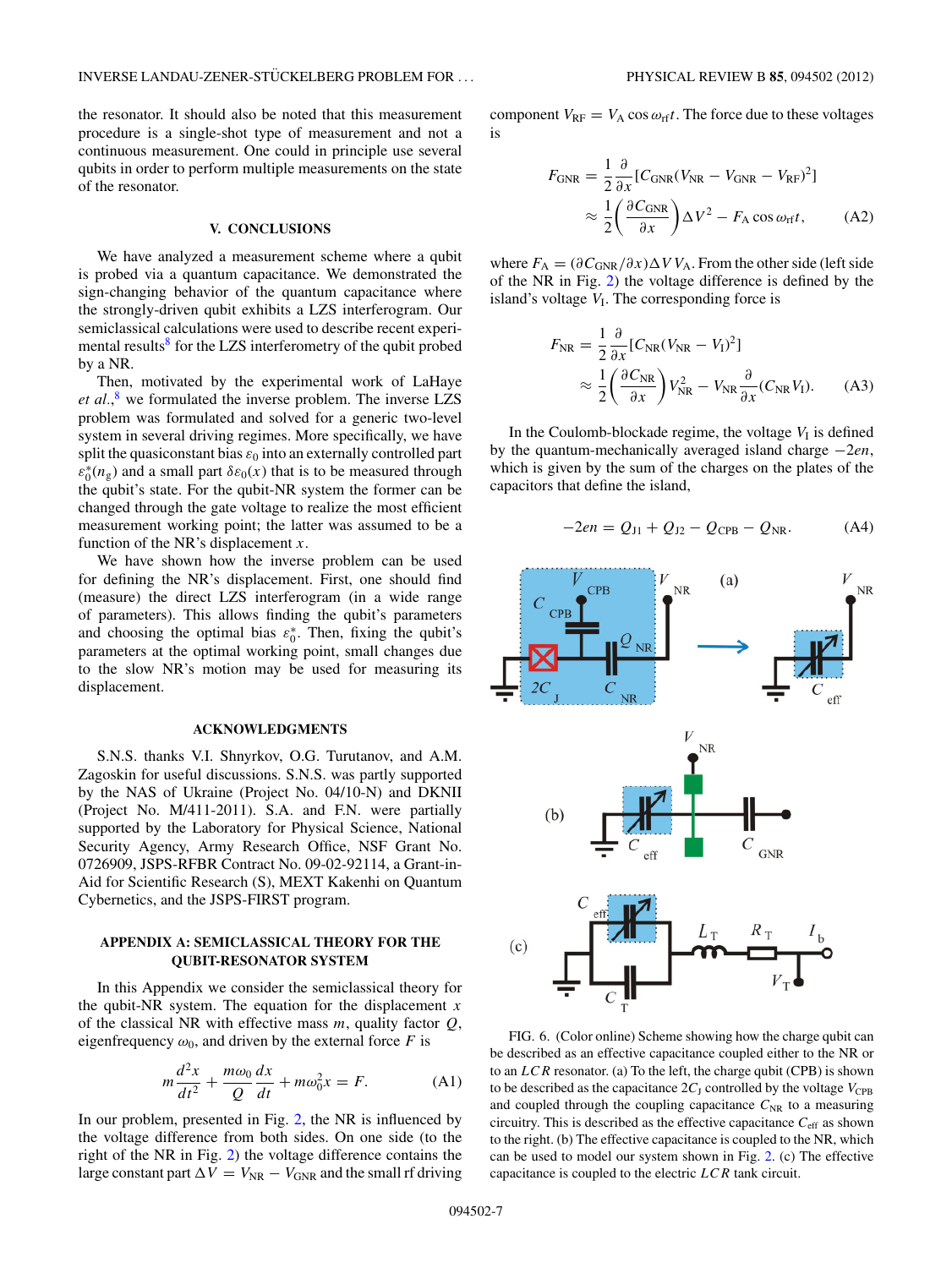<span id="page-7-0"></span>For the island voltage it follows that

$$
V_{I} = \frac{2e(N_{g} + n_{\mu}\sin\omega t - n)}{C_{\Sigma}},
$$
 (A5)

$$
N_{\rm g} = \frac{C_{\rm NR}V_{\rm NR}}{2e} + \frac{C_{\rm CPB}V_{\rm CPB}}{2e} \equiv N_{\rm NR} + N_{\rm CPB}.
$$
 (A6)

Here we note that to obtain the charging Hamiltonian of the CPB in the two-state approximation, we consider  $N_g =$  $N + n<sub>g</sub>$  close to a half-integer number, where *N* is the integer part of  $N_g$ , and  $n_g = \{N_g\}$  is the fractional part. Then, with  $n = N + \hat{n}$  and  $n_{\mu} < 1$ , we obtain for  $H_{CPB} = C_{\Sigma} V_1^2 / 2$  the charging part of Hamiltonian, Eq. [\(1\)](#page-1-0). Here the operator for the extra Cooper-pair number  $\hat{n} = (1 + \sigma_z)/2$  acts on the "charge" basis states as follows:  $\hat{n}|0\rangle = 0$  and  $\hat{n}|1\rangle = |1\rangle$ .

At this point we assume that the qubit's dynamics is much faster than that of the classical NR, so the equation for the NR can be averaged over the period 2*π/ω* and then the NR's dynamics is defined by the time-averaged voltage

$$
\overline{V}_I = \frac{2e(n_g - \overline{\langle n \rangle})}{C_{\Sigma}}.
$$
 (A7)

In what follows this time averaging is assumed.

Denoting the sum of the constant terms in Eqs. [\(A2\)](#page-6-0) and  $(A3)$  as  $F_0$ , we obtain

$$
F = F_0 + \frac{\partial F}{\partial x} x - F_A \cos \omega_{\text{rf}} t,
$$
 (A8)

$$
\frac{\partial F}{\partial x} = -\frac{2}{C_{\Sigma}} \left( \frac{C_{\rm NR} V_{\rm NR}}{\xi} \right)^2 \left[ 1 - \frac{\partial \langle n \rangle}{\partial n_{\rm g}} \right].
$$
 (A9)

The term  $F_0$  results in an (irrelevant) constant displacement of the NR, while the linear term results in the resonance frequency shift in Eq. [\(A1\)](#page-6-0) as follows:

$$
m\omega_0^2 - \frac{\partial F}{\partial x} \equiv m\widetilde{\omega}_{\rm NR}^2.
$$
 (A10)

Then we obtain the NR's frequency shift

$$
\Delta \widetilde{\omega}_{\rm NR} = \widetilde{\omega}_{\rm NR} - \omega_0 \approx \frac{1}{2m\omega_0} \frac{\partial F}{\partial x} \equiv \Delta \omega_1 + \Delta \omega_2, \quad \text{(A11)}
$$

where  $\Delta \omega_1$  and  $\Delta \omega_2$  correspond to the two terms in Eq. (A9). The term  $\Delta \omega_1$  does not depend on the state of the qubit; we therefore define the qubit-state-dependent frequency shift

$$
\Delta \omega_{\rm NR} = \Delta \widetilde{\omega}_{\rm NR} - \Delta \omega_1 = \Delta \omega_2, \tag{A12}
$$

which leads to Eq.  $(6)$ .

#### **APPENDIX B: QUANTUM CAPACITANCE**

In addition to the theory presented in the previous Appendix, it is useful to consider the system qubit-resonator by introducing the quantum capacitance, which is the subject of this Appendix. Let us introduce the effective (differential) capacitance, as shown in Fig.  $6(a)$ , by differentiating the charge  $Q_{\text{NR}}$  of the capacitance  $C_{\text{NR}}$  as follows:<sup>[31](#page-9-0)</sup>  $C_{\text{eff}} = \frac{\partial Q_{\text{NR}}}{\partial V_{\text{NR}}}$ . Then, for the charge  $Q_{\text{NR}} = (V_{\text{NR}} - \overline{V}_{\text{I}})C_{\text{NR}}$  with the island's voltage given by Eq.  $(A7)$ , we obtain

$$
C_{\rm eff} = C_{\rm geom} + C_{\rm Q}, \tag{B1}
$$

which consists of the quantum capacitance  $C<sub>Q</sub>$ , given by Eq.  $(8)$ , and the geometric capacitance  $C_{\text{geom}}$ ,

$$
C_{\text{geom}} = \frac{C_{\text{NR}}(C_{\Sigma} - C_{\text{NR}})}{C_{\Sigma}} \approx \frac{2C_{\text{J}}C_{\text{NR}}}{2C_{\text{J}} + C_{\text{NR}}},\tag{B2}
$$

where the latter approximation is valid for  $C_{\text{CPB}} \ll$  $C_J, C_{NR}$ .

Alternatively to the approach of the previous Appendix, one can consider the force  $F_{NR}$  as the electrostatic force from the effective capacitance [see Fig. [6\(b\)\]](#page-6-0):  $F_{\text{NR}} = \frac{1}{2} \frac{\partial}{\partial x} (C_{\text{eff}} V_{\text{NR}}^2)$ . Then the term with the quantum capacitance, in which  $C_{NR}^2 \approx$  $C_{\text{NRO}}^2(1 + x/\xi)^2$ , results in the same frequency shift as obtained in the previous Appendix, Eq. (A12).

## **APPENDIX C: QUBIT PROBED BY TANK CIRCUIT**

In this Appendix we consider a qubit coupled capacitively to the series  $LCR$  (tank) circuit [see Fig.  $6(c)$ ]. The tank circuit consists of an inductor  $L_T$  and a capacitor  $C_T$ , while dissipation is described by the resistor  $R<sub>T</sub>$ . The qubit is considered to be coupled to the tank circuit through the coupling capacitance, which for uniformity we again denote by  $C_{NR}$  (even though there is no NR in the scheme considered in this Appendix), in parallel to the tank's capacitance  $C_T$ . The effect of the qubit on the tank circuit can be described by replacing the tank capacitance  $C_T$  with  $\tilde{C}_T = C_T + C_{\text{eff}}$ , where the effective



FIG. 7. (Color online) LZS interferometry probed via a quantum capacitance. (a) The quantum capacitance  $C_Q$  of the qubit versus the energy bias  $(n_g)$  and the driving amplitude  $(n_\mu)$ . Arrows show the values of  $n_{\mu}$  and  $n_{\rm g}$  at which the graphs (b) and (c) are plotted as functions of  $n_g$  and  $n_\mu$ , respectively. The upper curves were shifted for clarity.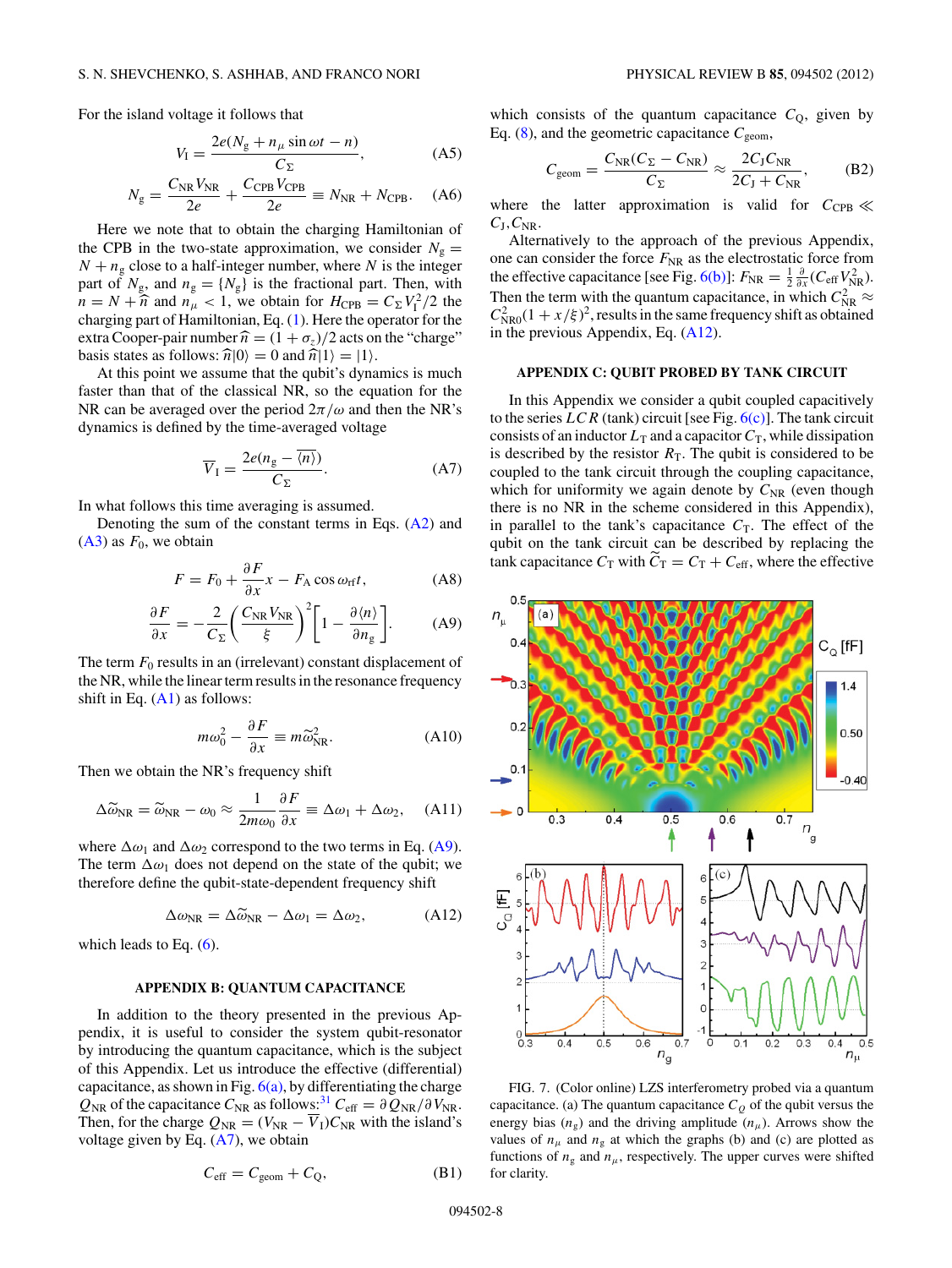<span id="page-8-0"></span>capacitance of the Cooper-pair box is given by Eq.  $(B1)$ . The geometric capacitance*C*geom gives only a constant contribution to the tank capacitance  $C_T$ , while the quantum capacitance  $C_Q \ll C_0 = C_T + C_{\text{geom}}$  is defined by the derivative of the average extra Cooper-pair number on the island  $\langle n \rangle$ .

The tank circuit is biased by the current  $I_b = I_A \cos \omega_{\text{rf}} t$ . The output voltage is given by  $V_T = V_A \cos(\omega_{\text{rf}} t + \theta)$ . Then from the equation for the voltage we obtain for the phase shift

$$
\tan \theta = Q_0 \bigg( 2 \frac{\Delta \omega}{\omega_0} + \frac{C_Q}{C_0} \bigg),\tag{C1}
$$

$$
\omega_0 = \frac{1}{\sqrt{L_{\rm T}C_0}}, \quad \Delta\omega = \omega_{\rm rf} - \omega_0, \quad Q_0 = \frac{1}{R_{\rm T}} \sqrt{\frac{L_{\rm T}}{C_0}}. \quad (C2)
$$

The measured value can be either the voltage shift *θ* at resonance frequency<sup>12,13,15</sup> ( $\Delta \omega = 0$ ):

$$
\tan \theta = Q_0 \frac{C_Q}{C_0},\tag{C3}
$$

or the resonance frequency shift<sup>8</sup> (at which the voltage shift  $\theta = 0$ :

$$
\frac{\Delta \omega}{\omega_0} = -\frac{C_Q}{2C_0}.\tag{C4}
$$

Both are proportional to the quantum capacitance  $C<sub>Q</sub>$ .

\* sshevchenko@ilt.kharkov.ua

- <sup>1</sup>M. P. Blencowe, [Contemp. Phys.](http://dx.doi.org/10.1080/00107510500146865) **46**, 249 (2005); M. Poot and H. S. J. van der Zant, Phys. Rept. **511**[, 273 \(2012\).](http://dx.doi.org/10.1016/j.physrep.2011.12.004)
- <sup>2</sup>G. A. Steele, A. K. Hüttel, B. Witkamp, M. Poot, H. B. Meerwaldt, L. P. Kouwenhoven, and H. S. J. van der Zant, [Science](http://dx.doi.org/10.1126/science.1176076) **325**, 1103 [\(2009\);](http://dx.doi.org/10.1126/science.1176076) B. Lassagne, Yu. Tarakanov, J. Kinaret, D. Garcia-Sanchez, and A. Bachtold, *ibid.* **325**[, 1107 \(2009\).](http://dx.doi.org/10.1126/science.1174290)
- $3$ M. A. Sillanpää, J. Sarkar, J. Sulkko, J. Muhonen, and P. J. Hakonen, [Appl. Phys. Lett.](http://dx.doi.org/10.1063/1.3173826) **95**, 011909 (2009).
- 4J. Q. You and F. Nori, [Nature \(London\)](http://dx.doi.org/10.1038/nature10122) **474**, 589 (2011); [Phys.](http://dx.doi.org/10.1063/1.2155757) Today **58**[\(11\), 42 \(2005\).](http://dx.doi.org/10.1063/1.2155757)
- 5E. K. Irish and K. C. Schwab, Phys. Rev. B **68**[, 155311 \(2003\).](http://dx.doi.org/10.1103/PhysRevB.68.155311)
- 6I. Martin, A. Shnirman, L. Tian, and P. Zoller, [Phys. Rev. B](http://dx.doi.org/10.1103/PhysRevB.69.125339) **69**, [125339 \(2004\);](http://dx.doi.org/10.1103/PhysRevB.69.125339) M. R. Geller and A. N. Cleland, [Phys. Rev. A](http://dx.doi.org/10.1103/PhysRevA.71.032311) **71**, [032311 \(2005\);](http://dx.doi.org/10.1103/PhysRevA.71.032311) C. P. Sun, L. F. Wei, Y. X. Liu, and F. Nori, *[ibid.](http://dx.doi.org/10.1103/PhysRevA.73.022318)* **73**[, 022318 \(2006\);](http://dx.doi.org/10.1103/PhysRevA.73.022318) S. Ashhab and F. Nori, *ibid.* **81**[, 042311 \(2010\);](http://dx.doi.org/10.1103/PhysRevA.81.042311) Y. X. Liu, A. Miranowicz, Y. B. Gao, J. Bajer, C. P. Sun, and F. Nori, *ibid.* **82**[, 032101 \(2010\).](http://dx.doi.org/10.1103/PhysRevA.82.032101)
- <sup>7</sup>A. D. O'Connell, M. Hofheinz, M. Ansmann, R. C. Bialczak, M. Lenander, E. Lucero, M. Neeley, D. Sank, H. Wang, M. Weides, J. Wenner, J. M. Martinis, and A. N. Cleland, [Nature \(London\)](http://dx.doi.org/10.1038/nature08967) **464**, [697 \(2010\).](http://dx.doi.org/10.1038/nature08967)
- 8M. D. LaHaye, J. Suh, P. M. Echternach, K. C. Schwab, and M. L. Roukes, [Nature \(London\)](http://dx.doi.org/10.1038/nature08093) **459**, 960 (2009).
- 9S. N. Shevchenko, S. Ashhab, and F. Nori, [Phys. Rep.](http://dx.doi.org/10.1016/j.physrep.2010.03.002) **492**, 1 (2010).
- 10L. Childress and J. McIntyre, Phys. Rev. A **82**[, 033839 \(2010\);](http://dx.doi.org/10.1103/PhysRevA.82.033839) L. Chotorlishvili, Z. Toklikishvili, A. Komnik, and J. Berakdar, Phys. Rev. B **83**[, 184405 \(2011\);](http://dx.doi.org/10.1103/PhysRevB.83.184405) S. Miyashita, [J. Comput.](http://dx.doi.org/10.1166/jctn.2011.1771) [Theor. Nanosci.](http://dx.doi.org/10.1166/jctn.2011.1771) **8**, 919 (2011); J. R. Petta, H. Lu, and A. C. Gossard, Science 327[, 669 \(2010\);](http://dx.doi.org/10.1126/science.1183628) P. Plötz and S. Wimberger,

For the sake of illustration, in addition to Fig. [3,](#page-3-0) we also demonstrate in Fig. [7](#page-7-0) the direct LZS interferometry calculated for the quantum capacitance for the parameters of Ref. 14:  $E_{J0}/h = 12.5$  GHz,  $E_C/h = 24$  GHz,  $\omega/2\pi =$ 4 GHz,  $k_B T/h = 1$  GHz, and also we have taken  $\alpha = 0.005$ ,  $B = 0.5$ . We note that besides the difference in the parameters, in Fig. [3](#page-3-0) the frequency shift  $\Delta\omega$  is plotted, while in Fig. [7](#page-7-0) the quantum capacitance  $C_Q$  is shown. Both figures were calculated by numerically solving the Bloch equation.

Finally, it is worthwhile emphasizing that for simplicity we have assumed that the qubit's dynamics is much faster than the resonator's dynamics. In the general case, the cooperative dynamics of the qubit-resonator system should be studied, as, e.g., in Ref. [32.](#page-9-0) However, a simplification can be made because the stationary oscillations in the *nonlinear* system (either the NR or tank circuit), influenced by the qubit's dynamics, can be reduced to oscillations in the *linear* system, as was studied in Ref. 17. In that work, the Krylov-Bogolyubov technique of asymptotic expansion was used. This technique describes the influence of the qubit as shifts of both the effective damping factor and the effective coefficient of elasticity. In analogy to the results of Ref. 17, for the system considered here, this means that not only is the voltage shift *θ* related to the qubit's capacitance  $C_Q$  [see Eq. (C1)], but also the voltage magnitude  $V_A$  is defined by  $C_Q$ . This, in particular, explains the experimental results presented in Fig. [3](#page-3-0) by Paila *et al.*<sup>15</sup>

- [Eur. Phys. J. D](http://dx.doi.org/10.1140/epjd/e2011-10711-6) **65**, 199 (2011); H. Ribeiro, J. R. Petta, and G. Burkard, Phys. Rev. B**82**[, 115445 \(2010\);](http://dx.doi.org/10.1103/PhysRevB.82.115445) A. Zenesini, D. Ciampini, O. Morsch, and E. Arimondo, Phys. Rev. A **82**[, 065601 \(2010\);](http://dx.doi.org/10.1103/PhysRevA.82.065601)J.-N. Zhang, C.-P. Sun, S. Yi, and F. Nori, *ibid.* **83**[, 033614 \(2011\).](http://dx.doi.org/10.1103/PhysRevA.83.033614)
- 11N. B. Delone and V. P. Krainov, *Atoms in Strong Light Fields*, Springer Series in Chemical Physics Vol. 28 (Springer, Berlin, 1985).
- <sup>12</sup>M. A. Sillanpää, T. Lehtinen, A. Paila, Yu. Makhlin, L. Roschier, and P. J. Hakonen, Phys. Rev. Lett. **95**[, 206806 \(2005\).](http://dx.doi.org/10.1103/PhysRevLett.95.206806)
- 13T. Duty, G. Johansson, K. Bladh, D. Gunnarsson, C. Wilson, and P. Delsing, Phys. Rev. Lett. **95**[, 206807 \(2005\);](http://dx.doi.org/10.1103/PhysRevLett.95.206807) F. Persson, C. M. Wilson, M. Sandberg, and P. Delsing, [Phys. Rev. B](http://dx.doi.org/10.1103/PhysRevB.82.134533) **82**, 134533 [\(2010\).](http://dx.doi.org/10.1103/PhysRevB.82.134533)
- <sup>14</sup>M. Sillanpää, T. Lehtinen, A. Paila, Yu. Makhlin, and P. Hakonen, Phys. Rev. Lett. **96**[, 187002 \(2006\).](http://dx.doi.org/10.1103/PhysRevLett.96.187002)
- <sup>15</sup>A. Paila, J. Tuorila, M. Sillanpää, D. Gunnarsson, J. Sarkar, Yu. Makhlin, E. Thuneberg, and P. Hakonen, [Quantum Inf. Process.](http://dx.doi.org/10.1007/s11128-009-0102-4) **8**, [245 \(2009\).](http://dx.doi.org/10.1007/s11128-009-0102-4)
- 16V. I. Shnyrkov, Th. Wagner, D. Born, S. N. Shevchenko, W. Krech, A. N. Omelyanchouk, E. Il'ichev, and H.-G. Meyer, [Phys. Rev. B](http://dx.doi.org/10.1103/PhysRevB.73.024506) **73**[, 024506 \(2006\);](http://dx.doi.org/10.1103/PhysRevB.73.024506) V. I. Shnyrkov, D. Born, A. A. Soroka, and W. Krech, *ibid.* **79**[, 184522 \(2009\).](http://dx.doi.org/10.1103/PhysRevB.79.184522)
- 17S. N. Shevchenko, S. H. W. van der Ploeg, M. Grajcar, E. Il'ichev, A. N. Omelyanchouk, and H.-G. Meyer, [Phys. Rev. B](http://dx.doi.org/10.1103/PhysRevB.78.174527) **78**, 174527 [\(2008\);](http://dx.doi.org/10.1103/PhysRevB.78.174527) S. N. Shevchenko, [Eur. Phys. J. B](http://dx.doi.org/10.1140/epjb/e2008-00061-9) **61**, 187 (2008).
- 18D. A. Garanin and R. Schilling, [Europhys. Lett.](http://dx.doi.org/10.1209/epl/i2002-00152-9) **59**, 7 (2002).
- 19M. V. Berry, J. Phys. A **42**[, 365303 \(2009\).](http://dx.doi.org/10.1088/1751-8113/42/36/365303)
- 20D. Burgarth, K. Maruyama, and F. Nori, [Phys. Rev. A](http://dx.doi.org/10.1103/PhysRevA.79.020305) **79**, 020305(R) [\(2009\);](http://dx.doi.org/10.1103/PhysRevA.79.020305) S. Ashhab, J. R. Johansson, and F. Nori, [New J. Phys.](http://dx.doi.org/10.1088/1367-2630/8/6/103) **8**, [103 \(2006\).](http://dx.doi.org/10.1088/1367-2630/8/6/103)